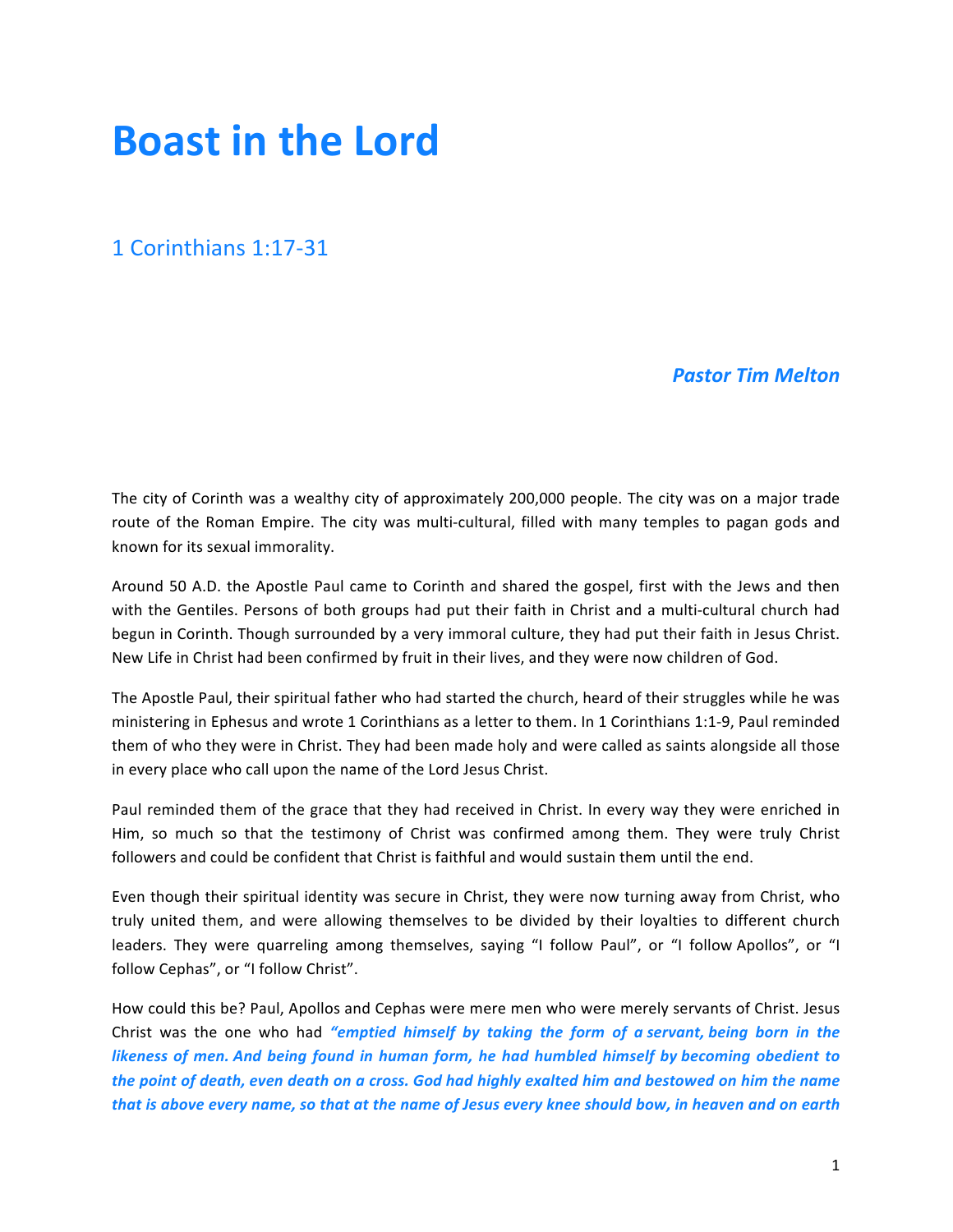and under the earth, and every tongue confess that Jesus Christ is Lord, to the glory of God the Father" (Phil. 2:5-11). Paul was horrified that Paul's name and the names of his fellow ministers would ever be raised to the same plane as that of Christ.

Paul was not crucified for them. They were not baptized in the name of Paul. Paul was nothing more than the messenger of Christ who had been sent out to proclaim the message of salvation. It was the power of the cross of Christ that deserved all the credit and glory for their salvation.

In 1 Corinthians 1:17, Paul continues with these words:

## <sup>17</sup> For Christ did not send me to baptize but to preach the gospel, and not with words of *eloquent wisdom, lest the cross of Christ be emptied of its power.*

We must note that Paul was speaking in the midst of a Greek culture where philosophy and rhetoric were of greatest of importance. Their heroes were not football players, rock stars or actors in the movies. The superstars in Corinth and throughout Greece were the orators. They were the ones who would draw huge crowds of people who wanted to hear them speak in ways that stirred the hearts of man.

It was even told how one orator was so respected that, once it was known that he was about to speak, the people would leave the sports arenas and even the seats of government just to come and hear this man speak.

They competed to see who was wisest and most discerning. From this culture came famous philosophers such as Socrates, Plato and Aristotle. The Greeks were addicted to orators with fine words. To many in this culture, Paul's simple message of the gospel must have seemed crude, uncultured and ignorant. It was something to be mocked and ridiculed, not listened to and believed.

It was not with beautiful words and flawless rhetoric that Paul called people to put their faith in Christ. First of all, that would have given the speaker too much credit, as if his power of argument and manipulation could somehow, without the work of the Holy Spirit, convince someone to put their faith in Jesus. We know that this is not possible.

We see in scripture how faith is a gift that depends on God. Scripture shows us time and again that we cannot believe in Jesus on our own. Without the Spirit's leading, mankind will always view the gospel as foolishness. It is only through hearing the gospel and its truths being revealed that we are granted faith and come to believe.

Belief always starts with God. It is He who wills and acts in us according to His purposes (Philippians 2:13). John 6:44 tells us that, "No one can come to Jesus unless the Father draws him." 1 Corinthians 12:3 says that, "No one can say, 'Jesus is Lord' except in the Holy Spirit."

Matthew 16:15-17 are important verses as we seek to understand how one comes to salvation in Jesus Christ. At one point Jesus asked His disciples, "Who do you say that I am?" Simon Peter replied,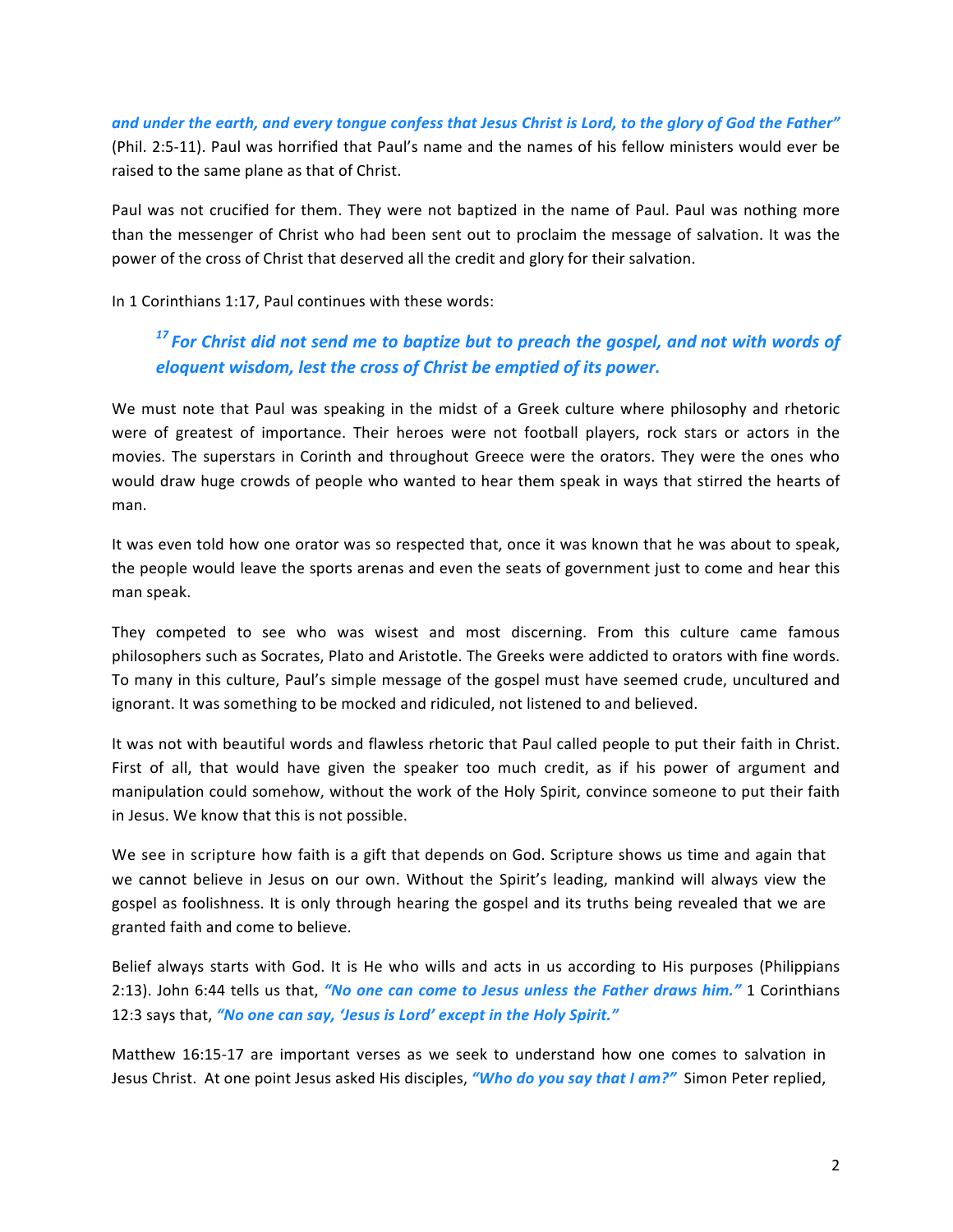### *"You are the Christ, the Son of the living God."* And Jesus answered him, *"Blessed are you, Simon* Bar-Jonah! For flesh and blood has not revealed this to you, but my Father who is in heaven."

Only God can reveal Christ to mankind. Like Paul, we must present the gospel in a way that it is heard clearly and simply. But we must understand that we are merely playing a small role in the larger story of salvation as God works to draw people to Himself. Sharing the gospel is crucial, but it is the Holy Spirit who will in the end bring someone to faith in Christ.

Secondly, a dependence on words of eloquent wisdom would have incorrectly supposed that the listener had the goodness and capability within themselves to be convinced and choose to put their faith in Jesus, without any revelatory work of the Holy Spirit. We know that this is not possible.

Romans 3 tells us that all of us are under sin. No one is righteous. No one understands. No one seeks God on their own. In Ephesians 2, the Apostle Paul tells us that we are spiritually dead. James 4:4 tells us that all who are without Christ are enemies of God. So, how can someone who is not good, who is spiritually dead and is an enemy of God seek God? They can't.

God must work first. God must begin to draw them to Himself (John 6:44). It is the work of God, not the work of man. That takes many different forms. Some are raised in Christian homes and taught the Bible. God then uses this to draw them to Himself. Others are drawn to Christ through life circumstances, relationships with Christians, or by supernatural means such as dreams. Regardless of how it happens, God must awaken the darkened heart if it is to believe in Jesus.

Thirdly, if Paul had trusted in his own eloquence instead of trusting in the work of Christ to reveal the gospel to his listeners, that would have immediately quenched the work of the Holy Spirit in his preaching, and His preaching would have bore no fruit. But we see the work of the Holy Spirit throughout Paul's ministry. We see many putting their faith in Christ.

With this in mind, Paul did not come with impressive, eloquent wisdom, but merely with a clear presentation of the gospel in the simplest terms. He focused more on how to best communicate the truths of the gospel to his listeners, so that they would be willing to listen and then understand the concepts, always knowing that any saving work would have to be done by the Holy Spirit.

In the book of Acts we see that Paul presented the gospel in different ways, based on who his audience was. He did not just toss out the gospel seed haphazardly. He was mindful of the condition of the spiritual and intellectual soil to whom he was speaking and sought to communicate the concepts of the gospel in the way that they could best be "heard" and understood by the listener. This included presenting the gospel in a way that would remove any cultural stumbling blocks if possible, so that the person or persons would at least be willing to listen and come face to face with the gospel. If one was to be offended, it was only to be by the gospel itself, not by something that the messenger did that would cause the person to refuse to even listen to the messenger.

Like Jesus, Paul presented the timeless truths of the gospel in various ways, based on the context. Paul spoke one way to the philosophers at the Areopagus in Athens (Acts 17). He spoke another way to the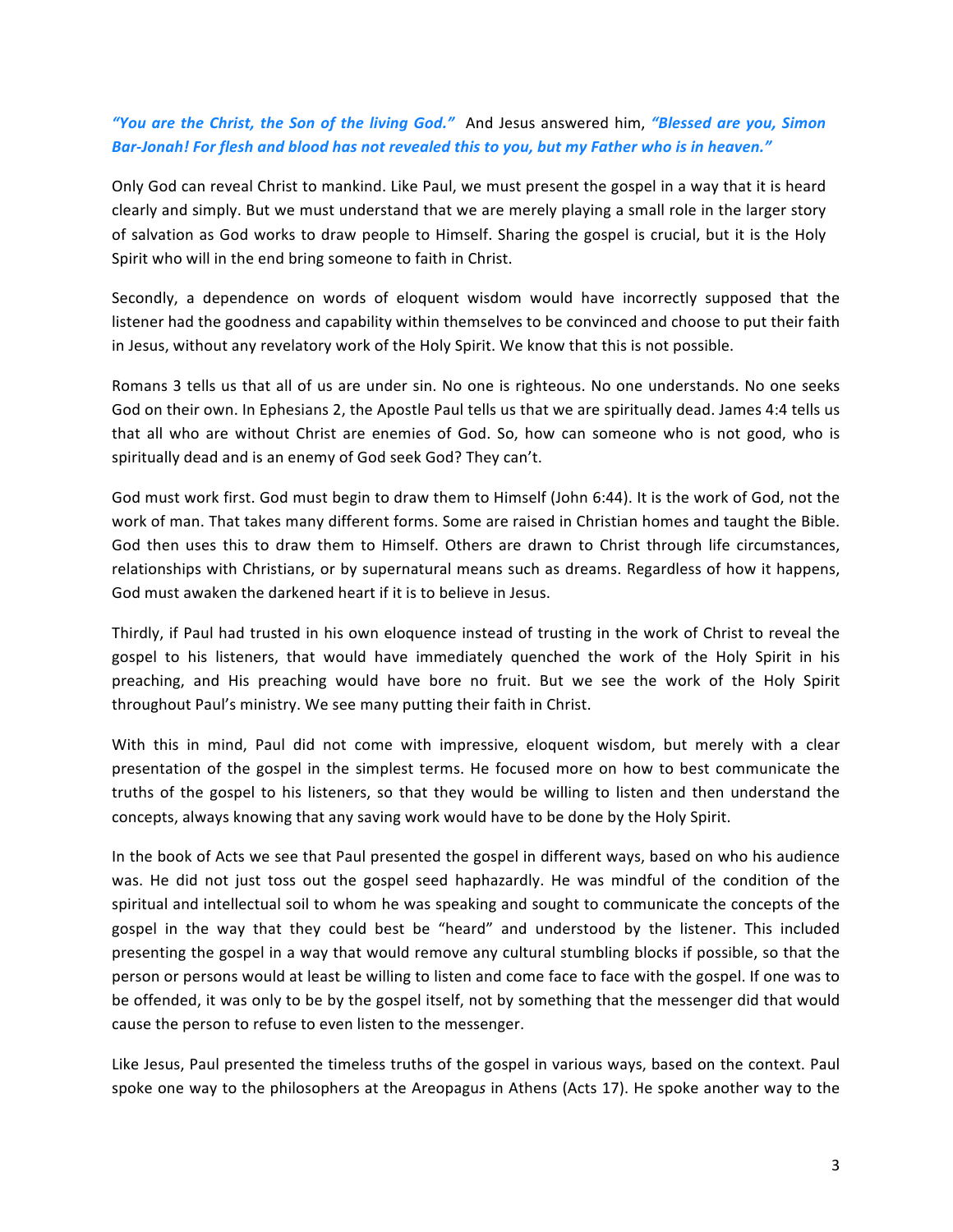Jews in the synagogues. He spoke even another way to those of pagan backgrounds throughout the Roman world. Paul spoke as to present the gospel clearly. The Holy Spirit used these truths to change the heart of man.

Paul knew there were two parts to receiving the gospel. We find these words in Romans 10:14,17, "How *then* will they call on him in whom they have not believed? And how are they to believe in him of *whom* they have never heard? And how are they to hear without someone preaching . . . So faith *comes from hearing, and hearing through the word of Christ."* Faith in Christ was preceded by hearing the word of Christ. Paul preached the gospel and the Holy Spirit granted faith to believe.

It might be likened to the young boy who offered up his few loaves and fish to Jesus, as thousands of people waited in hunger. The boy's part was to make the bread available. It was Christ's work to use it supernaturally for His glory and the people's good.

To decorate the gospel in rosy terms or cleverness turn people's attention more towards the speaker and the style, not the content and Savior. Paul's goal was to make little of himself and much of Christ, joining with the words of John the Baptist, in John 3:30, *"He* (Christ) *must increase, but I must decrease."* 

D.A. Carson tells a story of a man from the Middle East who came to Christ. He was a great man of rhetoric and an expert in the highest levels of Arabic. When he spoke, crowds would come just to hear him speak. At times, as many as 800 people would come to hear him speak of Christ. They loved to listen to the way that he spoke and the eloquence that he possessed. It was intriguing and even entertaining, and the people continued to come, but none put their faith in Jesus Christ. He then took hold of these truths in Paul's writings and switched to Arabic that was used in the streets by the common man. The crowds decreased and fewer people came to hear him preach . . . but more and more people came to Christ. What was happening? It was this truth about which the Apostle Paul was speaking. It is reliance on the words of the cross accompanied by the Holy Spirit working in one's heart that brings conversion.

We must remember that at this point Paul is still trying to speak into the issue of division in the church. He is continuing to heighten the purpose and power of Christ while describing the diminished but crucial role of preaching the gospel.

# <sup>18</sup> For the word of the cross is folly to those who are perishing, but to us who are being **saved it is the power of God.**

We wear the cross as decoration, and cherish it in our hearts, and display it in our churches, but the people of Paul's day would have never related to the cross in this way. The Romans used it to put fear in the hearts of the people to keep them in submission. Those crucified were put along the roads for the public to see. The cross was an object of horror. The cross was a brutal, grotesque tool of torture, intimidation and death. The kind that you shield your children's eyes from when you pass by. That is why it was viewed as such foolishness to those who were perishing.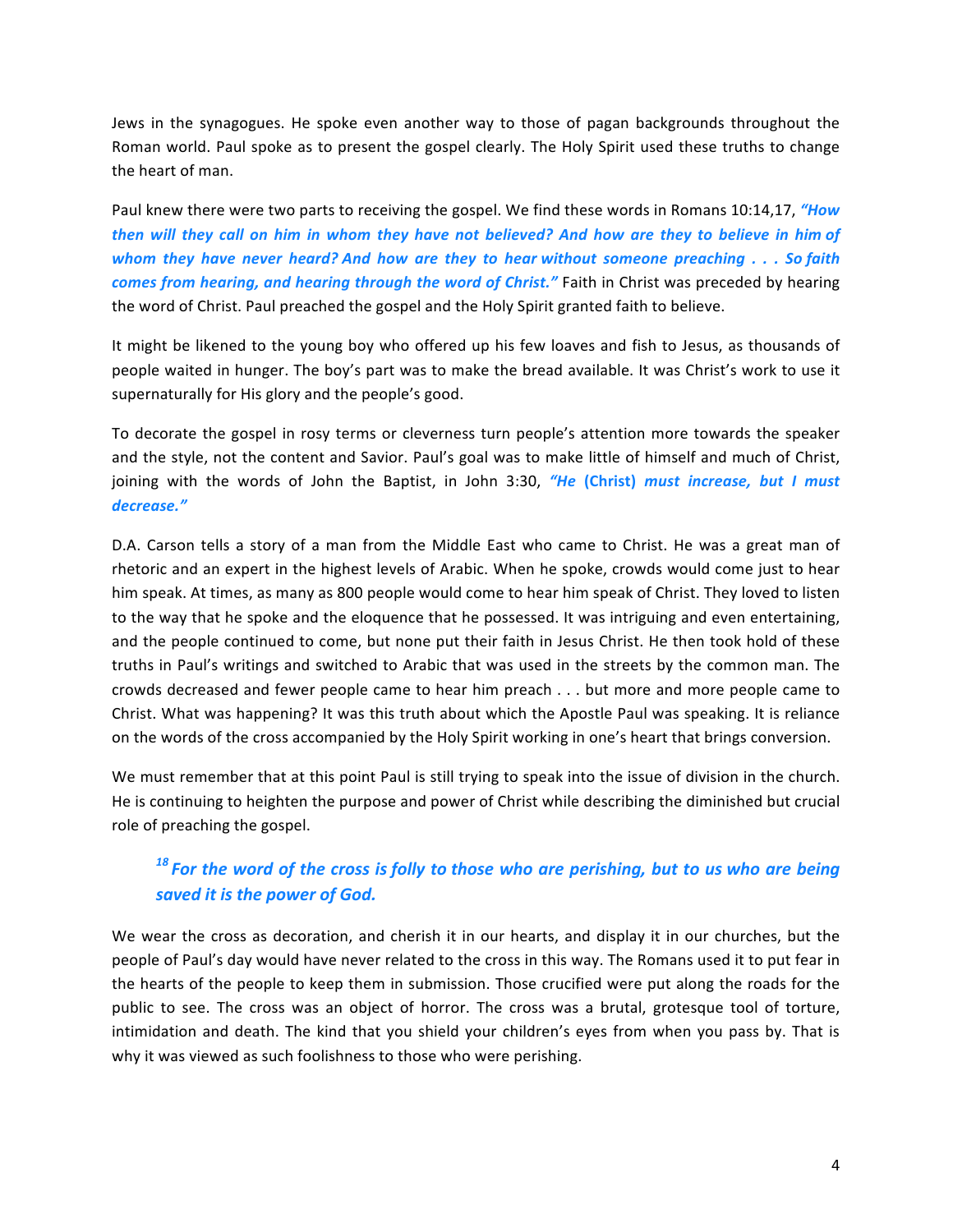The perishing are defined in scripture in many different ways: the hard of heart, the unregenerate, the unbeliever, those living in darkness, the callous of heart, the slaves to sin, those who have not eyes to see and ears to hear.

The people in Corinth would likely have been divided into various groups. Free and slave. Jews and Gentiles. Roman citizens and not Roman citizens. Greeks and barbarians. Rich and poor. And even these would have been divided based on the world view or philosophers that they followed. Those in the church had now been made one in Christ, but many of them likely still related to these identities that the world had assigned to them in the past. This likely fed their felt need for divisions, but Paul writes and groups all of mankind into only two groups: the perishing and those being saved. Because of this all those in the faith should now be united in Christ. Regardless of financial status, ethnic group, history, they are united as brothers and sisters for eternity.

Those who had put their faith in Christ were now in the process of being made like Jesus Christ (Romans 8:29). The more they matured in the faith, the fewer similarities they had with unbelievers and the more they had in common with each other (Phil. 2:11-13). As they kept their focus on Christ, they not only grew closer to Christ, but they also grew more committed to each other. If they turned their focus away from Christ, then division would emerge, and unity would be lost.

<sup>19</sup> For it is written, "I will destroy the wisdom of the wise, and the discernment of the discerning I will thwart." <sup>20</sup> Where is the one who is wise? Where is the scribe? Where is *the debater of this age?* Has not God made foolish the wisdom of the world? <sup>21</sup> For since, *in* the wisdom of God, the world did not know God through wisdom, it pleased God *through the folly of what we preach to save those who believe.* 

The world seeks to give education and intelligence credit for changing mankind, but time and again history shows that an educated mind does not result in a regenerated heart. In today's world we have more education and learning than ever before, but yet immorality is still on the rise and contentment, holiness and peace are still as out of reach as they ever were.

Paul is clearly stating that the wisdom of God is so far above anything this world can achieve. What seems wisdom to this world will be shown as foolishness. Worldly accolades and pleasures will be shown to be empty and vain. Regardless of how intelligent or wise one may seem, without Christ as his point of reference one does not have access to true wisdom. How many people who were supposedly wise from the world's perspective will arrive at the end of their lives and have wasted it all?

In contrast, many believers who seem to be fools from the world's perspective will be vindicated as wise when their life comes to an end.

In God's wisdom salvation was not set aside only for the intelligent. If so, then they would glory in their brilliance and take credit for salvation. Also, then only the smartest of people would be reconciled to God. Instead, salvation is available to all mankind, regardless of intelligence, wealth or ability. It is a gift of God, so that men from every nation, tribe and tongue can have an opportunity to come to Christ.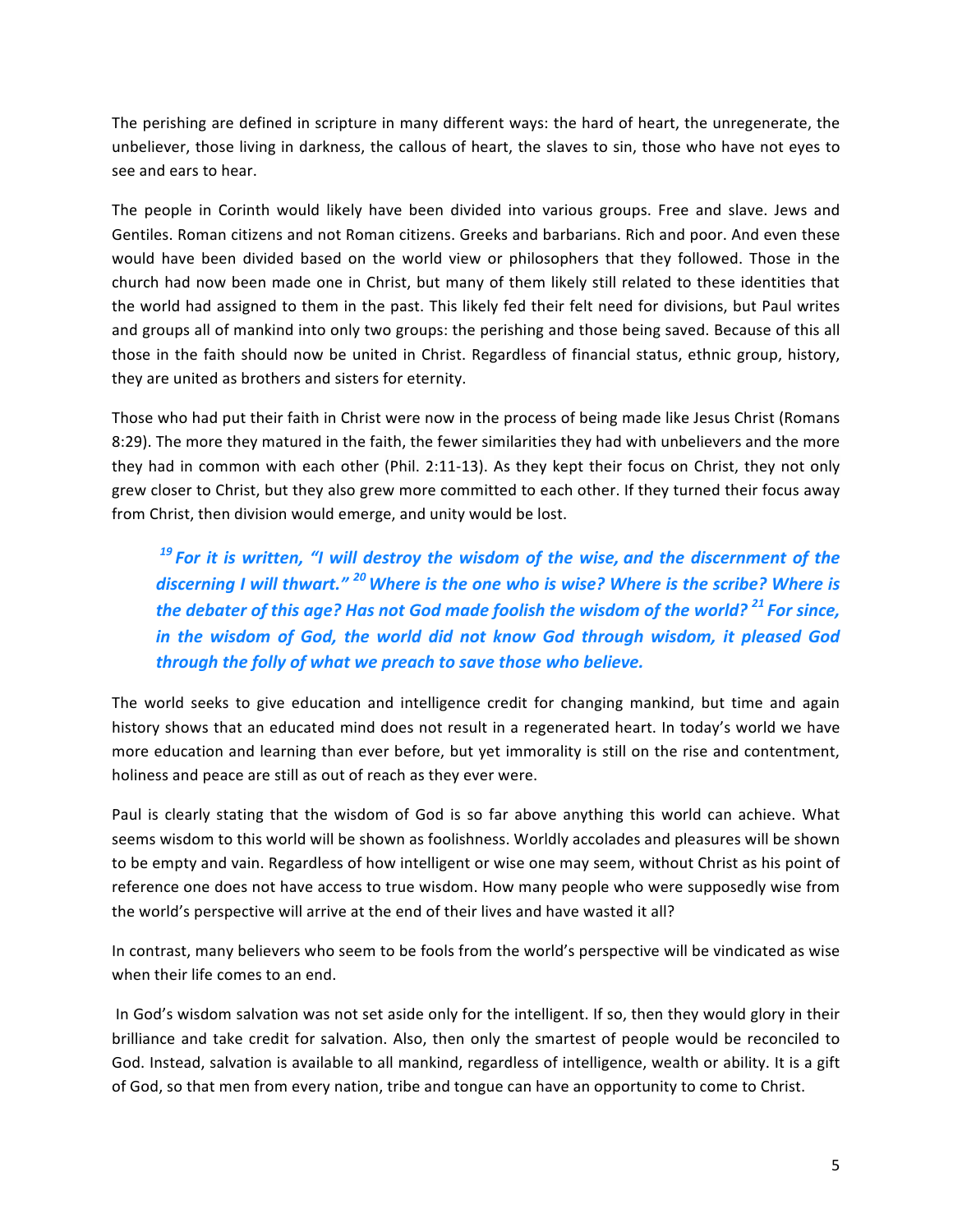Ephesians 2:8-9 affirms these truths with these words, "For by grace you have been saved through *faith.* And this is not your own doing; it is the gift of God, not a result of works, so that no one may *boast."*

The Jews and the Greeks often saw themselves as entitled to God's favor, but the cross of Christ was an obstacle to them.

<sup>22</sup> For Jews demand signs and Greeks seek wisdom, <sup>23</sup> but we preach Christ crucified, a *stumbling block to Jews and folly to Gentiles,*  $^{24}$  *but to those who are called, both Jews* and Greeks, Christ the power of God and the wisdom of God.<sup>25</sup> For the foolishness of God is wiser than men, and the weakness of God is stronger than men.

The Jews hungered for signs. They wanted startling miracles that would mark the true Messiah.

During this time in history, many false Messiahs promised wonders and drew people away to follow them. These supposed messiahs were flamboyant, charismatic, and brought great attention to themselves, but none delivered what they had promised. It is in this setting that Jesus came, but He was different. He was not a showman who manipulated the crowds. He was meek and lowly. He intentionally avoided the spotlight. He touched lepers, blessed children, spoke to Samaritans, washed feet, and discipled uneducated fishermen. He humbly served and ushered in a heavenly kingdom. He did not carry a sword or lead a legion of warriors. The Jews had no use for a street preacher who died on a Roman cross.

For most of the Jews, the crucifixion was the final proof that Jesus was not the promised Messiah. They knew from their own law that, "He that is hanged is accursed by God" (Deuteronomy 21:23). If Jesus was hanged on a cross, then He must be accursed by God. They had no idea how true that verse was. Jesus of Nazareth, the Christ, the son of the living God, took upon Himself the sinfulness of man so that we might receive the righteousness of God. He was accursed by God, not for His sin, but for ours.

Even with scriptures such as Isaiah 53:1-12, the Jews still never dreamed that the Messiah would have to suffer. It did not fit into what they expected, so they completely missed the visitation of the Son of God in their midst.

The Greeks refused the cross of Christ for other reasons. The first characteristic that many of the Greeks believed about God was that He was totally unable to feel. Their logic was that if God could feel emotion, then He could be hurt, controlled or influenced by another. This would mean that someone would be greater than He. So, for them God was void of feeling or emotion. Because of this a God who suffered was a contradiction in terms.

It got even worse. Plutarch, a famous first-century writer, declared that it was an insult for God to be involved in human affairs. Because of this, he reasoned that God was completely detached from the workings and events of this world. In light of this belief, the idea that God would become a man was revolting to the Greek mind.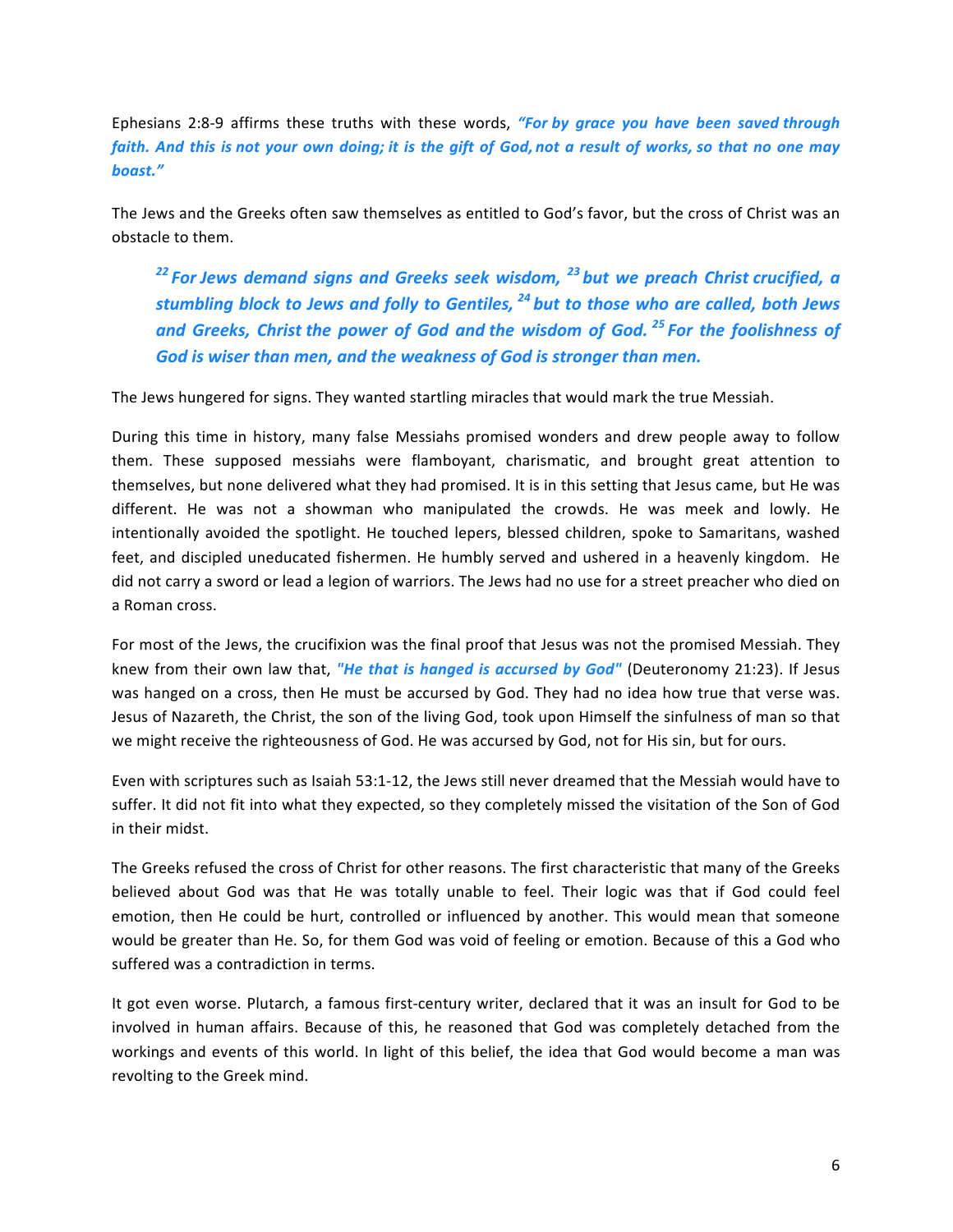It was inconceivable to the Greeks that God had come in the flesh, and this revulsion of Christianity grew worse as they heard claims that the God-man had also suffered the horror of the Roman cross. The cross of Christ was unthinkable.

Christ crucified was a stumbling block to both the Jews and the Greeks, but we must take note that to the Jews and the Greeks who are called, the Spirit can even override these vast obstacles to still bring them to Christ. Do not underestimate the wisdom and the power of God.

<sup>26</sup> For consider your calling, brothers: not many of you were wise according to worldly *standards, not many were powerful, not many were of noble birth.* <sup>27</sup> But God chose *what is foolish in the world to shame the wise; God chose what is weak in the world to shame the strong;* <sup>28</sup> God chose what is low and despised in the world, even things that *are not, to bring to nothing things that are,* <sup>29</sup> so *that no human being might boast in the presence of God.* <sup>30</sup> And because of him you are in Christ Jesus, who became to *us* wisdom from God, righteousness and sanctification and redemption, <sup>31</sup> so that, as it is *written, "Let the one who boasts, boast in the Lord."* 

Paul's simple explanation of the gospel had born most of its fruit amongst the simple people of Corinth. While we find in the New Testament references to some believers of status (Acts 17:34; Acts 13:6-12; Acts 17:4, 12; Romans 16:23), by and large those who were supposedly wise and influential had refused the gospel.

It was those who were most aware of their need that were most likely to listen to the claims of Christ. The wealthy and the well-educated trusted in themselves, but it was the slave and the servant, the manual laborers and illiterate who most easily trusted in the teachings of Christ.

In the gospel one is no longer a slave but a son. One is loved by God and adopted into His family. One is forgiven and given eternal life. One is valued and precious. One is free and chosen. One is given purpose and healed of past wounds. One is given the ability to forgive and serve others.

To the outsider the Christians seemed like an ignorant group of uncultured people, but to the insider they knew they had found the timeless wisdom of God. Paul again called them to the precious fact that God had called them to Himself and revealed to them the truth of the cross. They should bind themselves to each other for they were a "called out people". By the world's standards they should have been the last ones chosen, but by the grace of God they had been the first. Because of this, division should be put away and they should be reconciled one to another.

It has been said that, "It is only when we realize that we can do nothing, and that God can and will do everything, that real faith begins." God has ordered our fallen world in such a way that He is our only hope. Salvation can only be found as we arrive at total surrender and realize there is not one thing we can do to earn or initiate salvation. We can only respond as truth is revealed and as faith is granted.

God presents a salvation in which no one else can take glory for, except Him. There is no room for any of us to boast of ourselves or to boast of another. None of the credit is ours. We are nothing more than